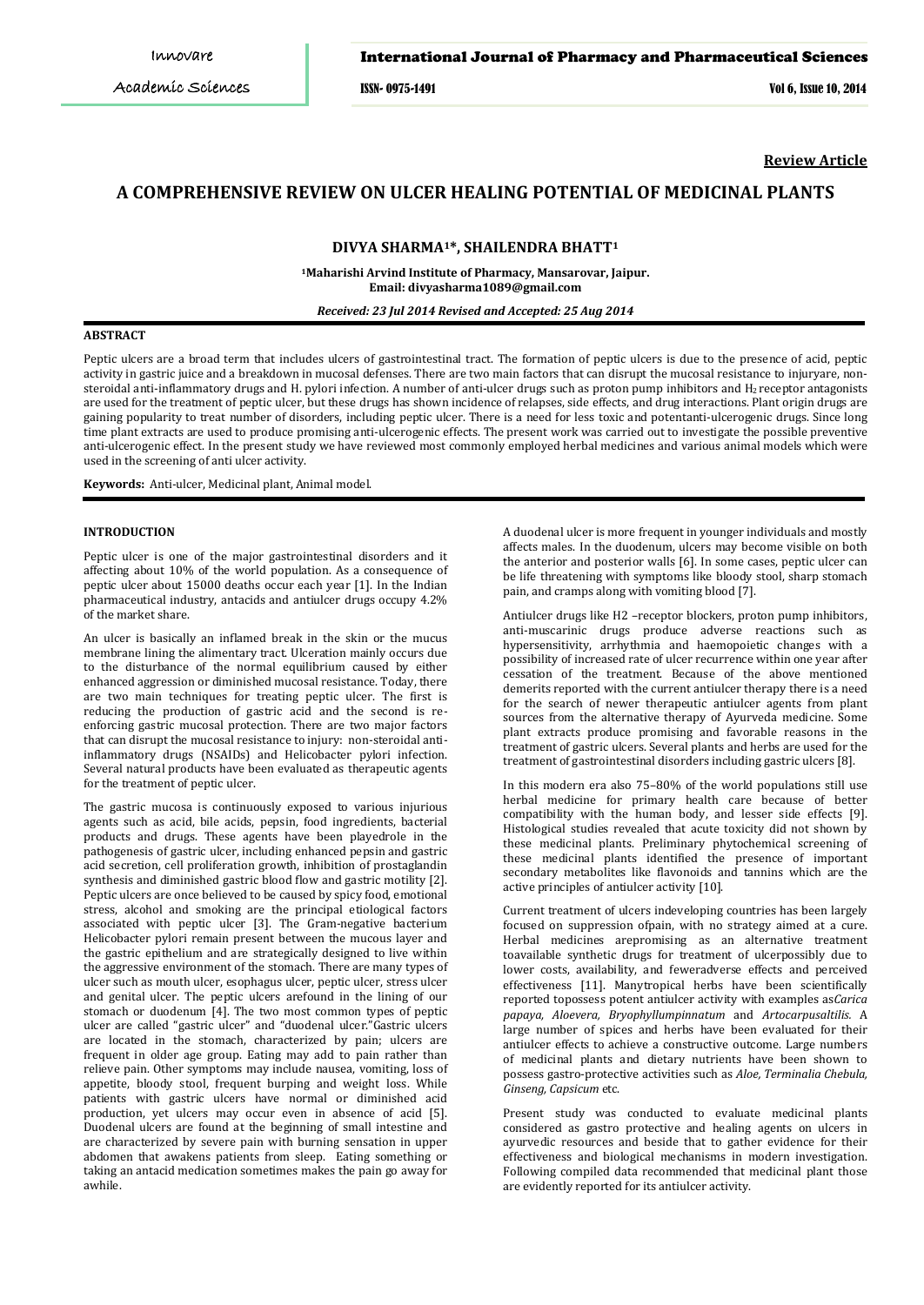### **Screening models for anti ulcer activity**

For the screening of the anti ulcer activity, various screening models are used that helps in the understanding of the etiology of ulcer and screening of anti ulcer agents. Animal models which were used in the screening of anti ulcer activity are as follows:

- Ethanol induced ulcers
- Aspirin induced ulcers
- Water immersion stress induced ulcers
- Pylorus ligation induced ulcers
- Reserpine induced ulcers
- Serotonin induced ulcers
- Indomethacin induced ulcers
- Histamine induced ulcers
- Hydrochloric acid induced ulcers
- Acetic acid induced ulcers

# **Ethanol induced ulcers**

#### **Principle**

Alcohol decrease mucosal resistance and causes secretion of gastric juice and due to which protein content of gastric juice is significantly increased. This could be leakage because of plasma protein in the gastric juice this leading to peptic ulcer with weakening of mucosal resistance barrier of gastric mucosa [12].

### **Aspirin induced ulcers**

### **Principle**

Aspirin inhibit the synthesis of prostaglandins which protects the gastric mucosa. Aspirin increases mucosal hydrogen peroxide and hydroxyl ions level to cause oxidative mucosal damage due to the inhibition of gastric peroxidise [13].

### **Water immersion stress induced model**

#### **Principle**

Stress can arise from tension, prolonged anxiety, emotion, burns and trauma, severe physical discomfort, surgical shock, haemorrhage thereby resulting in severe gastric ulceration.

#### **Pylorus ligation induced ulcers**

### **Principle**

In Pylorus ligation pylorus part of the stomach was ligated, it creates the acidic medium in stomach for longer time and produces the ulcer [14].

# **Reserpine induced ulcers**

### **Principle**

Reserpine induced ulceration has been attributed to the degranulation of gastric mast cells and subsequent liberation of histamine [15].

### **Serotonin induced ulcers**

## **Principle**

Serotonin induced ulceration is arises from a disturbance of gastric mucosal microcirculation.

### **Indomethacin induced ulcers**

### **Principle**

Indomethacin is inhibits the synthesis of prostaglandins which are protective agents for gastric mucosa high doses of the NSAIDs causes ulceration [13].

### **Histamine induced ulcers**

### **Principle**

Histamine causes ulceration by increasing the gastric acid secretion by directly acting on histamine receptors of parietal cells [16].

### **Hydrochloric acid induced ulcers**

### **Principle**

Hydrochloric acid causes ulceration by enhancing the acidity of the stomach contents.

### **Acetic acid induced ulcers**

### **Principle**

Acetic acid induces the ulceration in stomach by increasing the acidity of stomach contents and it also causes gastric obstruction, which leads to the ulceration.

# **THE ULCER HEALING POTENTIAL OF MEDICINAL PLANTS**

In spite of being one of the well known medicinal plants used in Indian traditional medicine to treat several ailments, studies related to the pharmacological properties of some medicinal plants are rare. The antiulcer activity and acute toxicity of a few medicinal plants were studied, and our investigation showed that these medicinal plants could prevent ulcer in rats in a dose-dependent manner. Histological studies illustrated that these medicinal plants did not show any acute toxicity.

Preliminary photochemical screening of these plants identified the presence of secondary metabolites like flavonoids and tannins. A variety of botanical products have been reported to possess antiulcer activity but the documented literature has focused primarily on pharmacological action in experimental animals.

Except a few phytogenic compounds (i. e. aloe, liquorice etc.), limited clinical data are available to support the use of herbs as gastroprotective agents and thus, the data on efficacy and safety of these herbs are limited.

There are several botanical products with potential therapeutic applications because of their high efficacy and low toxicity. It was also found that substances such as flavonoids, aescin, aloe gel and various others that possess antiulcer activity are of particular therapeutic importance as most of the anti-inflammatory drugs used in modern medicine are ulcerogenic[17-19]. Active principles of antiulcer activity are flavonoids, tannins and terpenoids.

### **SOME POTENTIAL MEDICINAL PLANTS USED IN THE TREATMENT OF ULCER**

Some potential plants with antiulcer activity are given in Table 1.

### *Ficusarnottiana*

### **Description**

*Ficusarnottiana* is an important medicinal plant distributed throughout India, mostly in rocky hills. It has several names including Paraspipal and kodiarasu. The fruits of the plant contain βsitosterol, gluanolacetate and glucose. In the bark extractsterols, alkaloids, carbohydrates, tannins, phenols and many others are present. Bark of the plant is used as astringent, aphrodisiac, demulcent and emollient [20].

### **Uses**

It is useful in inflammation, diabetes, burning sensation, leprosy, scabies and ulcer.

# *AlstoniaScholaris* **R. Br.**

### Description

Alstoniaspecies are found in the Malaysian region. These trees can grow large, such as *Alstonia pneumatophore*. Alstonia trees are used in traditional medicine. The *Alstoniascholaris* is used against malaria, toothache, rheumatism and snake bites and latex is used in treating coughs, sorethroat and fever [21].

### **Active constituent**

The chief active constituents are alkaloids, coumarins, flavonoids, reducing sugars, simple phenolic, steroids, lipid, saponins and tannins. These chemical compounds detected in *A. scholaris*, could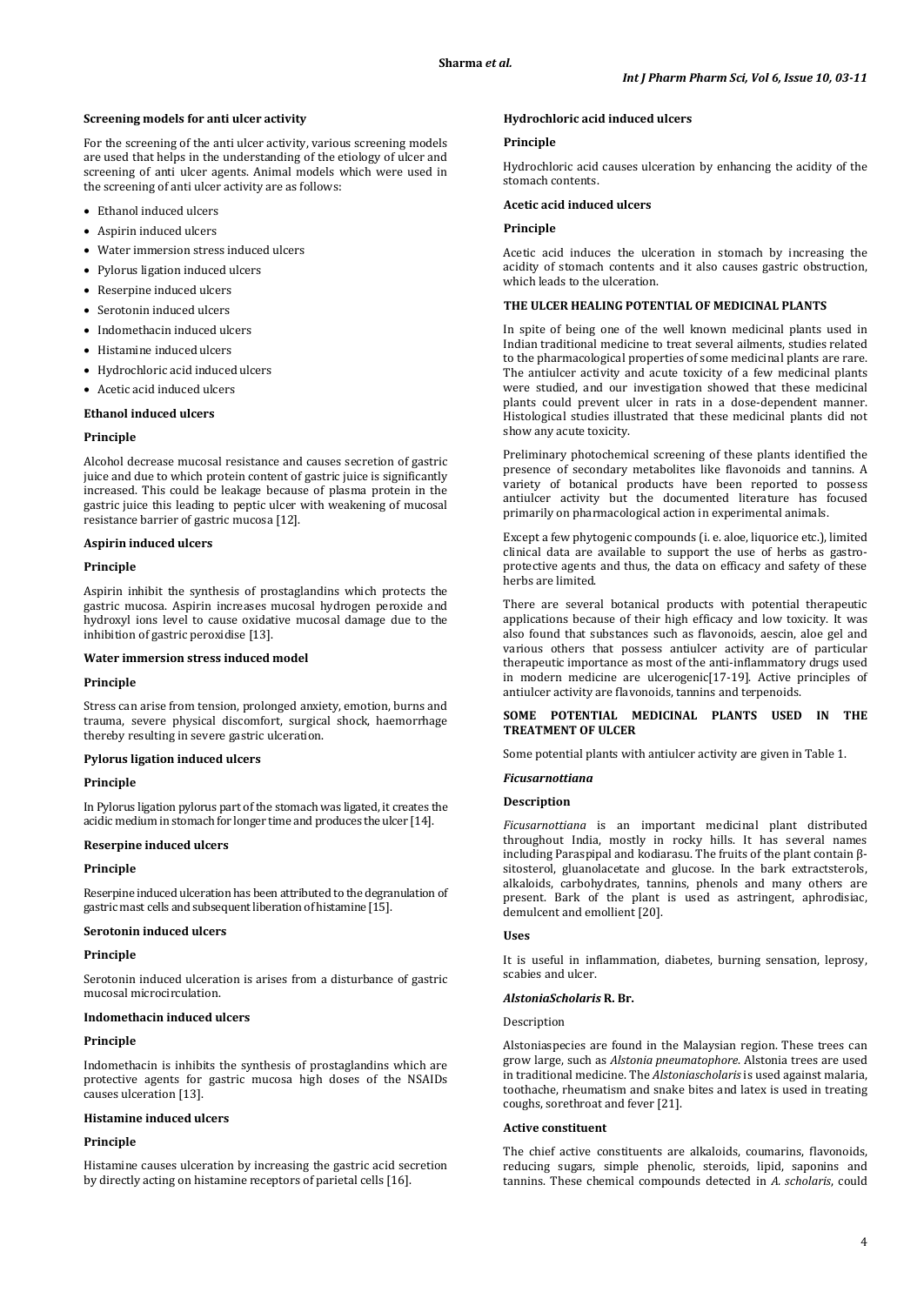make the plant functional in treating different ailments. Flavonoids are a group of polyphenolic compounds which includesfree-radical scavenging, hydrolytic enzymes inhibitory and anti-inflammatory property. The flavonoids and saponinsare used in ulcer treatments.

### **Use**

Used in ulcers, dysentery and wood paste is applied in rheumatism and toothache.

# *Asparagus racemosus* **Wild**

### **Description**

They are mainly used as cooling, demulcent, diuretic, tonic and aphrodisiac, and are used both internally and in the preparation of several medicated oils. The fresh juice of the root is used as a demulcent in dyspepsia or diarrhoea [22].

# **Active constituents**

The principal chemical constituents exhibiting medicinal properties are Shatavarin (steroidal saponin). Four types of Shatavarin, Shatavarin I–IV are present in roots. Apart from this, quercitin-3 glucorinide, rutin in shoots; sitosterol, stigma sterol and some other unidentified saponins are found in fruits and seeds.

### **Use**

It is used in leucorrhoea, headache, and also useful in acidity. It is said to relieve pains, so it is given to pregnant ladies before they deliver babies. Root powder is used to increase energy and strength; roots are used as an anti-inflammatory, anti-ulcerogenic, anti-tumor activity.

### *Azadirachtaindica*

# **Description**

Neem is a native tree of India. It is mainly grown in many Asian countries and in the tropical regions of the western hemisphere. The most active, currently identified ingredient of Neem is 'azadirachtin'. It is used to formulate pesticides that are safe, natural and bio-degradable [23].

# **Active constituents**

The most common active constituents found in NeemAzadirachtin, Nimbin, Nimbidin, Nimbido, Sodium nimbinate.

#### **Use**

Seeds are used in skin diseases, and in rheumatism. Bark is useful in malarial fever. Dry fruits are used as tonic and stomachic. Tender twigs are used as tooth brush.

# **Table 1: Medicinalplants with anti- ulcer activity**

| <b>Botanical name</b><br>Family        | Common<br>name       | Parts<br>used                        | <b>Active constituents</b>                                                                                                                                       | <b>Extract</b>                                                   | <b>Animal Model</b>                               | Reference       |
|----------------------------------------|----------------------|--------------------------------------|------------------------------------------------------------------------------------------------------------------------------------------------------------------|------------------------------------------------------------------|---------------------------------------------------|-----------------|
| Ficusarnottiana<br>Moraceae            | Paras papal          | Leafs,<br>fruits                     | $\beta$ - sitosterol, Gluanol acetate and<br>Glucose, Sterols, alkaloids,<br>Carbohydrates, Tannins, Phenols.                                                    | Methanolic<br>extract                                            | Ethanol induced<br>ulcer                          | $\overline{21}$ |
| AlstoniaScholaris<br>Apocyanaceae      | Blackboard<br>tree   | Bark                                 | Alkaloids, coumarins, flavonoids,<br>phlobatannin, reducing sugars, simple<br>phenolic, steroids, saponins and<br>tannins                                        | Ethanolic extract                                                | Pylorus ligation<br>model                         | 22              |
| Asparagus<br>Racemosus<br>Asparagaceae | Asparagus<br>fern    | Roots<br>Fresh<br>Juice              | Shatavarin                                                                                                                                                       | Methanolic<br>extract                                            | Indomethacin<br>treated                           | 23              |
| AzadirachtaIndica<br>Meliaceae         | Neem                 | Leaves                               | Flavonoids, tannins, carbohydrates and<br>proteins.                                                                                                              | Aqueous extract,<br>Methanolic<br>extract                        | Indomethacin<br>treated, ethanol<br>and histamine | 24              |
| Bauhinia Variegata<br>Fabaceae         | Orchid tree          | Leaves                               | Flavonoids                                                                                                                                                       | Aqueous extract,<br>ethanolic extract                            | Aspirin induced                                   | 25              |
| ButeaFoandosa<br>Fabaceae              | Palas                | Leaves                               | Butrin, flavonoids and steroids                                                                                                                                  | Petroleum ether,<br>chloroform,<br>ethanol and<br>water extracts | HCl induced ulcer                                 | 26              |
| Carica Papaya<br>Caricaceae            | Papita               | Fruit<br>and<br>seeds                | Papain, chymopapain, pectin,<br>carposide, carpaine, pseudocarpaine,<br>dehydrocarpines, carotenoids, crypto<br>glavine, cis-violaxanthin and<br>antheraxanthin. | Aqueous extract                                                  | Aspirin induced<br>ulcer                          | 27              |
| AnnonaSquamoza<br>Annonaceae           | Guma, Seetha         | Leaves,<br>fruit,<br>seeds,<br>bark. | Alkaloids, flavonoids, saponins, and<br>tannins                                                                                                                  | Aqueous extract                                                  | Indomethacin<br>induced ulcer                     | 28              |
| AdansoniaDigitata<br>Malvaceae         | Dead rat tree        | Leaves                               | Wax, glucose, salts, gum, and<br>albuminoids                                                                                                                     | Aqueous extract                                                  | Ethanol induced<br>ulcer                          | 29              |
| AegleMarmelos<br>Rutaceae              | <b>Bael</b> tree     | Fruits                               | Flavonoids, tannins, and saponins                                                                                                                                | Aqueous extract,<br>Methanolic<br>extract                        | Indomethacin<br>induced ulcer                     | 30              |
| Allium Sativm<br>Amaryllidaceae        | Garlic               | Seeds                                | Alliin, allicin, starch, mucilage,<br>albumen, and sugar                                                                                                         | Methanolic<br>extract                                            | Stress-induced<br>gastric ulcers                  | 31              |
| Aloe Vera<br>Liliaceae                 | Gritkumari           | Leaves                               | Barbaloin, Iso-Barbaloin, saponins                                                                                                                               | Hydroalcoholic<br>extract                                        | Indomethacin<br>induced ulcer                     | 32              |
| CareyaArborea<br>Myrtaceae             | Slow match<br>tree   | Bark                                 | Tannin, Saponins                                                                                                                                                 | Ethanolic extract                                                | Ethanol induced<br>ulcer, Pylorus<br>ligation     | 33              |
| Euphorbia Nerifolia<br>Eurphorbiaceae  | Common milk<br>hedge | leaf                                 | Resin, gum, caoutchouc, malate of<br>calcium,                                                                                                                    | Hydro-alcoholic<br>extract                                       | Pylorus ligation                                  | 34              |
| FicusReligiosa<br>Urticaceae           | Sacred fig           | Bark                                 | Tannin, caoutchouc (cochtone), and<br>wax, flavonoids, saponins, and tannins                                                                                     | Ethanolic extract                                                | Pyloric ligation                                  | 35              |
| Hibiscus Rosa                          | Changing rose        | Leaves                               | Flavonoids, anthocyanins, quercetin,                                                                                                                             | Methanolic                                                       | Pyloric ligation                                  | 36              |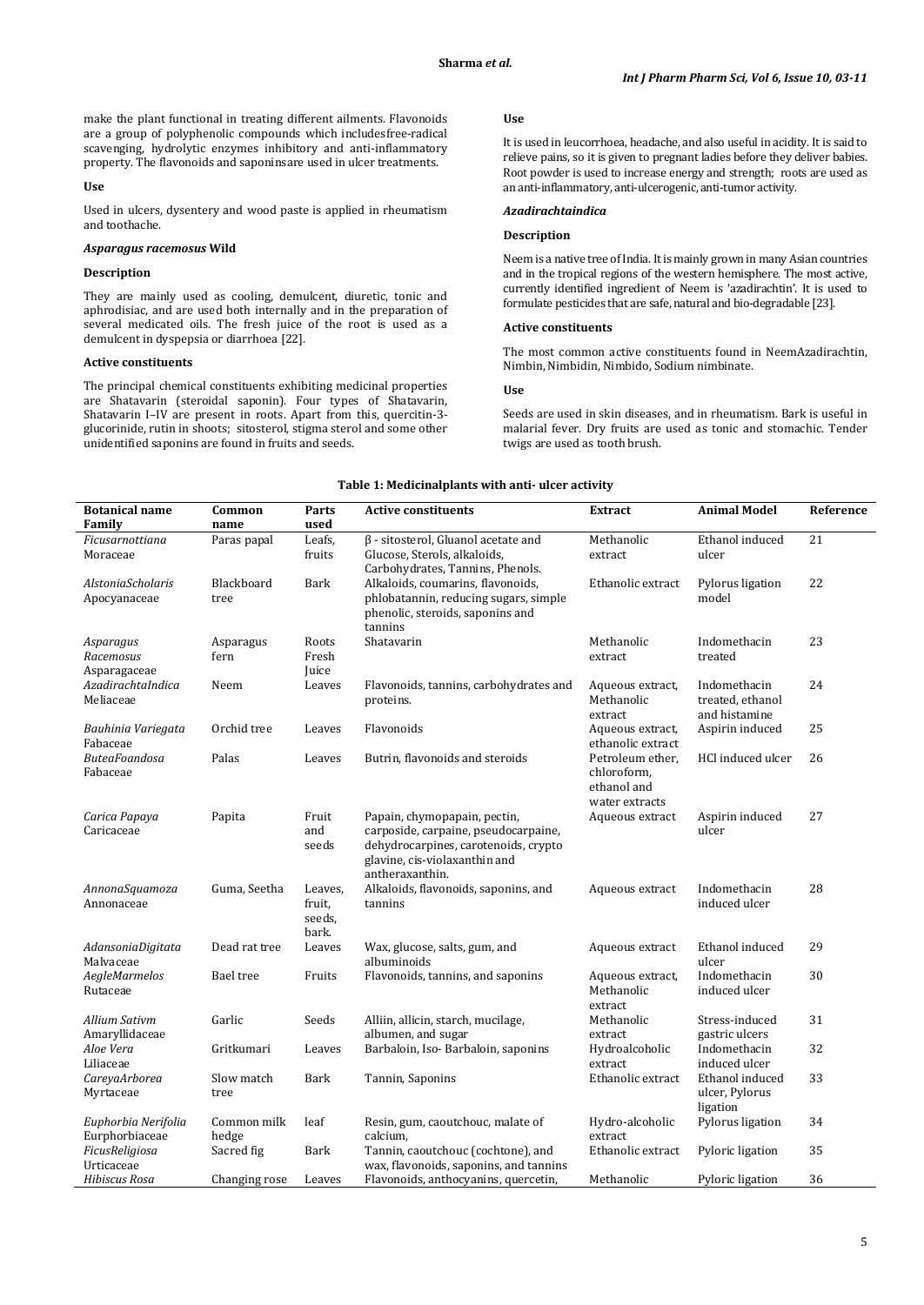# **Sharma** *et al.*

| <b>Sinensis</b><br>Malvaceae             |                                        |                   | cyanidin, kaempferol, and hydrocitric<br>acid                                                                             | extract                                                              |                                                                                                                   |    |
|------------------------------------------|----------------------------------------|-------------------|---------------------------------------------------------------------------------------------------------------------------|----------------------------------------------------------------------|-------------------------------------------------------------------------------------------------------------------|----|
| IndigoferaTinctoria<br>Papilionaceae     | True indigo                            | Leaves            | Indican (a glucoside)                                                                                                     | Petroleum ether,<br>chloroform,<br>ethanolic and<br>aqueous extracts | Aspirin plus<br>pylorus ligated<br>model                                                                          | 37 |
| Lawsoniainermis<br>Lythraceae            | Henna                                  | Leaves            | Hanno, tannic acid                                                                                                        | Ethanolic extract                                                    | Ethanol induced<br>ulcer                                                                                          | 38 |
| MagniferaIndica<br>Anacardiaceae         | Mango tree                             | Leaves,<br>flower | Alkaloids, sterols, saponins, tannins,<br>and flavonoids                                                                  | Petroleum ether<br>and ethanol<br>extracts                           | Aspirin-induced<br>ulcer                                                                                          | 39 |
| Mimosa Pudica<br>Fabaceae                | Touch me not                           | Leaves            | Flavonoids, quercitin, naringin,<br>saponins, tannins, gums, and mucilage                                                 | Alcoholic extract                                                    | Aspirin, Alcohol<br>and pyloric<br>ligation                                                                       | 40 |
| MomordicaCharantia<br>Cucurbitaceae      | Bitter gourd                           | Fruits            | Glucoside, yellow acid, resin                                                                                             | Methanolic<br>extract                                                | Acetic acid<br>induced gastric<br>ulcer, pyloric<br>ligation induced<br>ulcer                                     | 41 |
| MoringaOleifera<br>Moringaceae           | Drum-stick,<br>horse radish<br>tree    | Leaves            | Alkaloids, flavonoids, saponin, tannins,<br>zeatin, quercetin, kaempferom, and<br>terpenoids                              | Alcoholic extract                                                    | Aspirin and<br>ethanol induced                                                                                    | 42 |
| <b>MyrtusCommunis</b><br>Myrtaceae       | Myrtle                                 | <b>Berries</b>    | Resin, tannin, citric acid, malic acid,<br>and sugar                                                                      | Aqueous extracts                                                     | Ethanol,<br>indomethacin<br>and pyloric<br>ligation induced<br>models                                             | 43 |
| Ocimum Sanctum<br>Lamiaceae              | Holy basil                             | Leaves            | Alkaloids, tannins, saponins,<br>flavonoids, and sterols                                                                  | Ethanolic extract                                                    | Methanol<br>induced ulcer                                                                                         | 44 |
| PhyllanthusNiruri<br>Euphorbiaceae       | Stonebreaker<br>or seed-<br>under-leaf | Roots             | Alkaloids, saponins, tannins,<br>flavonoids, carbohydrates, and<br>glycosides                                             | Aqueous extract                                                      | Ethanol induced<br>ulcer                                                                                          | 45 |
| PsidiumGugava<br>Myrtaceae               | Guava                                  | Bark,<br>leaves   | Resin, crystals of calcium oxalate, fat,<br>cellulose, tannin                                                             | alcoholic extract,<br>ethyl acetate<br>fraction                      | Ethanol and<br>pylorus ligature<br>model                                                                          | 46 |
| RhusCoriaria<br>Anacardiaceae            | Sumach                                 | Fruits            | Flavonoids and tannins                                                                                                    | Hydroalcoholic<br>extract                                            | Ethanol induced                                                                                                   | 47 |
| Sesbaniagrandiflora<br>Fabaceae          | Basna                                  | Leaves            | Saponins, tannins, and triterpenes                                                                                        | Ethanolic extract                                                    | Aspirin, ethanol<br>and<br>indomethacin<br>induced ulcer                                                          | 48 |
| Shorea Robusta<br>Dipterocarpaceae       | Sal tree                               | Resin             | Ursolic acid, tri and<br>tetrehydroxyursenoic acid, Asiatic acid<br>alpha and beta amyrin, and<br>mangiferonic acid uvaol | Resin                                                                | Ethanol and<br>pyloric ligation                                                                                   | 49 |
| SolanumNigrum<br>Solanaceae              | Black<br>nightshade<br>berries         | Fruits            | Alkaloids, saponins, flavonoids, and<br>phytosterols                                                                      | Fruit extract                                                        | Cold restraint<br>stress,<br>indomethacin,<br>pyloric ligation<br>and ethanol and<br>acetic acid<br>induced ulcer | 50 |
| <b>TerminaliaChebula</b><br>Combretaceae | Handa                                  | Seed              | Tannins, gallic acid, chebulinic acid,<br>sorbitol                                                                        | Methanolic<br>extract                                                | Pylorus<br>ligation and<br>ethanol induced<br>ulcer                                                               | 51 |

### *Bauhinia variegata* **Linn.**

# Description

*Bauhinia variegata* is a medium-sized tree. The bark of the plant is grey and the leaves are sub-coriaceous and deeply cordate. The flowers are variously colored and the pods are long, hard, flat, and glabrous [24].

# Active constituents

The seeds and bark yields fatty oil and fiber respectively. Flavonoids isolated from the different organs of *B. variegata* were identified as Quercetin, rutin, Quercetin, apigenin and apigenin 7-O-glucoside. Saponins, steroids, flavonoids, alkaloids, tannins, sugars are also present.

### Uses

The bark is astringent, tonic and anthelmintic and useful in skin diseases, ulcers and leprosy. It is used to remove intestinal worms and to prevent the decomposition of the blood in tumors. The root is carminative, and is used in dyspepsia and flatulence.

# *Buteafrondosa* **Roxb**

# Description

It is a species of Butea, native to tropical southern Asia, from India, Pakistan, Bangladesh, Nepal, Myanmar, Sri Lanka, Thailand and western Indonesia. It is used for resin, timber, fodder, dye and medicine. The wood is dirty white and soft and, being durable under water, is used for well-curbs and water scoops [25].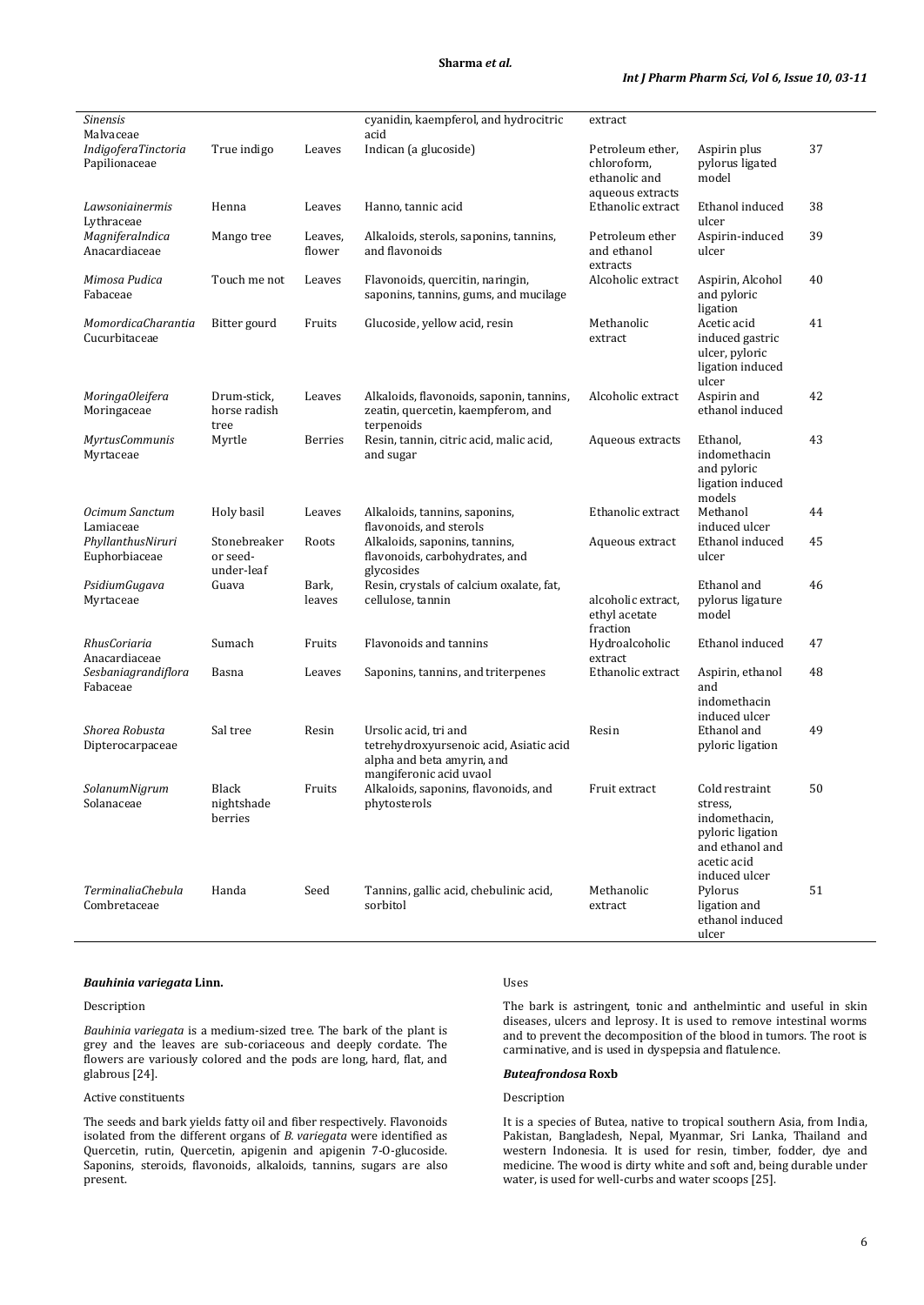### Active constituents

The main constituent of the flower is butrin besides buteinand butin. It also contains flavonoids and steroids. Other than these in flowers, coreopsis, isocoreopsin, sulfuring (glycoside) and other two with monospermoside and isomonospermoside structures are also identified. Roots containglucose, glucosideglycine, and aromatic compounds. Tetramers of leucocyanidin are isolated from gum and stem bark.

#### Uses

The fresh juice is usedin ulcers. The gum is a powerful astringent given internally for diarrhea and dysentery, and hemorrhage from stomach and the bladder. The bark is reported to possess astringent bitter, pungent, alliterative, aphrodisiac and anthelmintic properties. It is useful in tumors, bleeding piles and ulcers. Roots are useful in elephantiasis and in curing night blindness and other eyesight defects. It is applied in sprue, piles, ulcers, tumors.

#### *Carica papaya* **L.**

### Description

Papaya is a fast-growing, semi-woody tropical herb. The stem is single, straight and hollow and contains prominent leaf scars. The skin is waxy and thin but fairly tough. It is then juicy, sweetish and somewhat like a cantaloupe in flavor but some types is quite musky. Mature fruits contain numerous grey-black ovoid seeds attached lightly to the tannin [26].

### Medicinal properties

Papaya latex is very much useful for curing dyspepsia and is externally applied to burns and scalds. It contains many biologically active compounds. Two important compounds are papain and chymopapain, which are widely known as being useful for digestive disorders and disturbances of the gastrointestinal tract.

### Active constituents

Main chemical components are pectin, papain, chymopapain, carposide, carotenoids, carpaine, pseudocarpaine, nine, pseudocarpaine,<br>crypto glavine, and dehydrocarpines, cis-violaxanthin, antheraxanthin.

#### Uses

Papaya is basically an agent that helps in the digestive process. The leaves of the tree as well as the fruit, both ripe and raw, are used medicinally to aid digestion. The papaya seeds are also useful as when ingested they help in throwing out worms from the body. The latex or the white sap produced by the papaya tree trunk is also effectual in this manner, but comparatively more aggressive. On the other hand, an infusion prepared with the flowers of the plant may be used to stimulate menstruation. While the raw papaya contains a white milky substance called papain, the ripe fruit is moderately laxative and helps in the movement of bowels.

#### *Annonasquamoza*

#### Description

A tree growing to a height of 5 to 10 m. Leaves are alternate, ovate to oblong-ovate or elliptic-ovate, with entire or undulate margins, pointed tip and with pointed, rounded or heart-shaped base. Flowers are stalkless, white or yellowish-white. The calyx is ovoid. Throat of the corolla and stamens are hairy. Fruit is a drupe, yellowish white or pinkish, ovoid, long with a rather scanty pulp and a hard stone [27].

### Active constituents

Chemical constituents in this plant are alkaloids, saponins, flavonoids, and tannins. Seeds yield oil and resin, leaves, seeds and immature fruit contain an acrid principle. Bark contains a large amount of tannic acid. Fruit pulp contains sugar, extractive matters, gum, and ash. Fruit is considered demulcent, the bark, astringent and tonic. Tannic acid is considered as active constituent.

### Uses

The bark is moistened and applied to boils and tumors to hasten ripening. Also used for headaches and stomach aches. Bark is used as anti-dyspeptic. Powdered bark is used for mouth ulcers. Infusion of bark is used as gargle. The barks are used to strengthen teeth. Leaves are used for ulcers and headaches. The highly mucilaginous fruit is used for coughs and ailments of the chest, uterus and urethra. In large quantities, used as a laxative. stem-bark extract is used as aAntidiarrhoeal activity. In one of the study it was found that the aqueous leaf extract protected against ethanol induced and pylorus ligation induced gastric ulcer in rats [28].

### *Adansoniadigitata*

### Description

*Adansoniadigitata* is locally known as "paparapuli." It is one of the largest and long-lived trees in the world and mainly found in Bombay, Gujarat and Ceylon [29].

### Active constituents

In this plant, Pulps contains phobaphenes, mucilage and glucose, gum, tartrate and acetate of potash, and other salts. A leaf contains glucose, wax, gum, salts, and albuminoids. Bark contains acid gum, wax, soluble and insoluble tannin, albuminous carbonate and chloride of sodium and potassium, and a glucoside adansonin. Leaves are used as fomentations and poultices for irritable inflammatory ulcers [30].

### *Aeglemarmelos*

Description

It is locally called as "vilvam." This plant chiefly grows on throughout India [31].

### Active constituents

Active constituents in this plant are tannins, flavonoids, and saponins. Luvangetin, isolated from the seeds, is considered. In one of the investigation it was found that ulcers are induced by aspirin plus pylorus ligated gastric ulceration in rats [32].

# *Allium sativum*

Description

*Allium sativum* locally called as "vellapundu." It is cultivated all over India [33]

#### Activeconstituents

In this plant area acrid volatile oil which is the active principle,alliin, allicin,mucilage, starch, sugar, albumen. Seeds yield aromatic oil. The juice, more particularly its oil constituents, is rich in organically bound sulphur, salicylic acid combinations, and iodine. It was found that the extract significantly increases healing of gastric ulcer and prevents the development of experimentally induced gastric and duodenal ulcers in rats [34].

### *Aloe vera*

Description

It is locally called "kattalai" and it is found all over India.

Active constituents

In this plant are Aloin,Barbalin,isobarbaloin,saponins and emodin [35].

Antiulcer Activity

The extract of this plant showed significant anti-ulcer activity in indomethacin induced gastric ulcer [36].

### *Careyaarborea*

Description

*Careyaarborea* is locally called "pailacputatammi."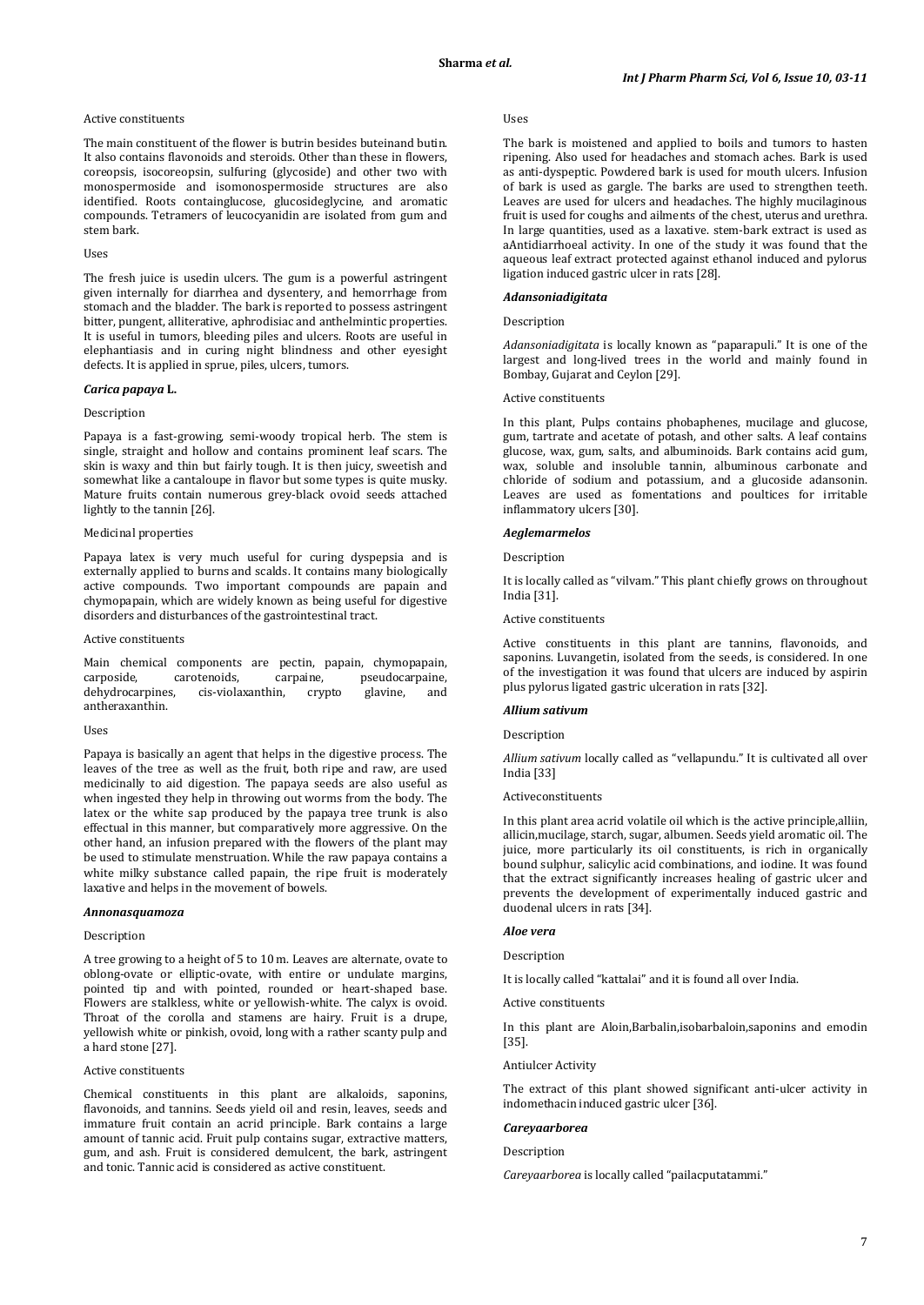#### Active constituents

In this plant are thick red barks containing tannin. Liber contains calcium oxalate in large simple crystals. Saponins are also present [37].

Antiulcer Activity

The extract showed significantly increases healing of gastric ulcer [38].

### *Euphorbia neriifolia*

Description

*Euphorbia neriifolia*is locally called "ilaikkalli."

Active constituents

*Euphorbia neriifolia*plants are Euphorbon, gum, resin, caoutchouc, malate of calcium, and so forth [39].

### *Ficusreligiosa*

#### Description

Ficusreligiosais locally called "arasha-maram". This sacred peepul is a large tree round wild and cultivated all over India by the Hindus [40].

### Active constituents

Active constituents in this plant are bark containing caoutchouc (cochtone), tannin, and wax. Bioactive compounds like flavonoids, saponins, and tannins are considered.

#### Antiulcer Activity

In one of the investigation it was found that tshe hydro alcoholic extract leaves of *F. religiosa* significantly decreases the ulcer index value when compared to control [41].

### *Hibiscus rosasinensis*

#### Description

It is locally called "chembaruthi." It is native to China and grown widely as an ornamental plant through India [42]

#### Active constituents

Active constituents in this plant are flavonoids, anthocyanins, quercetin, cyanidin, kaempferol, and hydrocitric acid.

### Antiulcer Activity

It was found that the aqueous and alcohol extracts of*H. rosasinensis* roots possesses significant antiulcer activity[43].

### *Indigoferatinctoria*

#### Description

It is locally called "neelum; avari." This is cultivated extensively in Northern India, especially in Bengal, Orissa, Oudh, Southern India, Madras, and Bombay [44].

### Active constituents

Active constituents in this plant are Indican (a glucoside).

### *Lawsoniaalba*

#### Description

It is locally called "maruthoni." It is common all over India.

### Active constituent

Active constituents in this plant are leaves that yield a colouring matter (henna dye) 12 to 15% Hanno, tannic acid, a kind of tannin, and an olive green resin soluble in ether and alcohol. Seeds yield oil. There is also glucoside in the plant [45].

### Antiulcer Activity

Leaves of this plant areused to cure wounds and ulcers.

### *Mangiferaindica*

#### Description

It is locally called "mangaai." It is cultivated throughout India

Active constituents

Chemical constituents in this plant are alkaloids, saponins, tannins, sterols, and flavonoids.

Antiulcer Activity [46].

The extract of this leaves significantly reduced the gastric juice volume and gastric acidity [47].

## *Mimosa pudica*

Description

It is locally called "thottalsinungee." It grows in all tropical countries and many subtropical regions of the world [48].

#### Active constituents

Active constituents in this plant are flavonoids, naringin, tannins, quercitin, saponins, gums, and mucilage.

### Antiulcer Activity

Ethanolic extract of the leaves of *Mimosa pudica* have been investigated to possess antiulcer activity [49].

### *Momordicacharantia*

Description

It is locally called as "pavakka-chedi." This climbing plant is cultivated in gardens everywhere in India.

#### Active Constituents

Active constituents in this plant are bitter glucoside soluble in water and insoluble in ether, a yellow acid, resin, and ash. Flavonoids, sterols and saponins, are considered as active constituents.

Antiulcer Activity

Alcoholic and aqueous extract of *M. charantia* fruit are used against pylorus ligation, aspirin, and stress induced ulcer in rats. [51]

### *Moringaoleifera*

Description

It is locally called "murungai."

Active Constituents

Active Constituents in this plant are alkaloids,tannins, zeatin, flavonoids, saponin, quercetin, terpenoids, kaempferom, beta sitosterol, and beta carotene are considered [52].

#### Antiulcer Activity

The alcoholic leaves extract of *M. oleifera*has been reported against pylorus ligation, ethanol, cold restraint stress, and aspirin induced gastric ulcer [53].

# *Myrtuscommunis*

Description

It is cultivated in many parts of India.

Active constituents

Active constituents in this plant are ripe berries that contain an essential volatile oil (oil of Myrtle), malic acid, tannin, citric acid, resin, and sugar.

## Antiulcer Activity

*M. communis* fruits protected against, indomethacin, pylorus ligation gastric ulcer.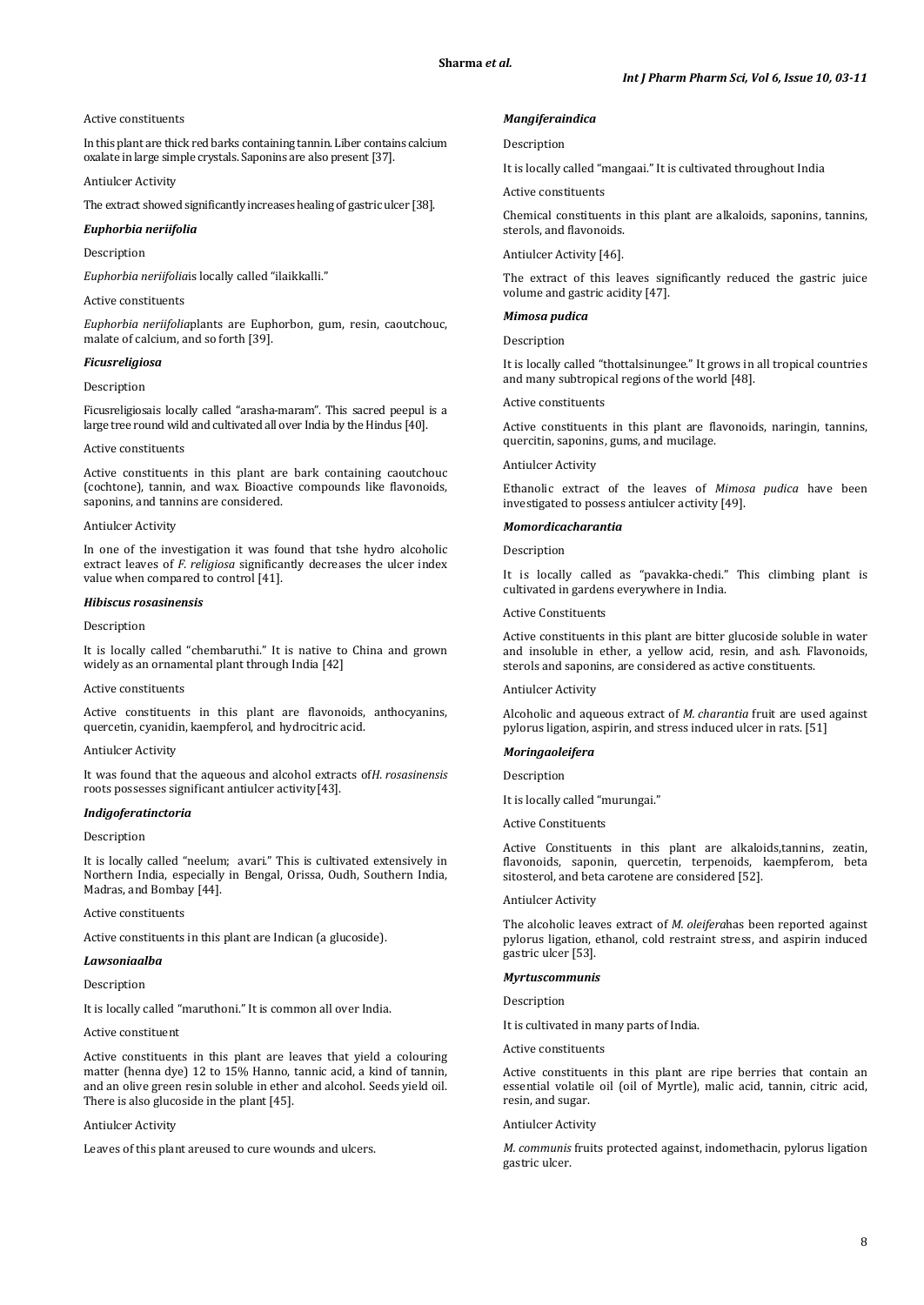### Description

It is locally called "tulsi." It grows throughout India. It is one of the sacred herbs for Hindus in the Indian subcontinent [54].

## Active constituents

Active constituents in this plant are alkaloids, sterols tannins, flavonoids,saponins, and fixed oil eugenol is considered.

### Antiulcer Activity

Plant extract showed aspirin, indomethacin, alcohol, and stress.

# *Phyllanthusniruri*

### Description

It is locally called "kizhkaynelli." It is common in Central and Southern India, extending to Ceylon. Chemical constituents in this plant are alkaloids, saponins, tannins, flavonoids, carbohydrates, and glycosides.

### Active Constituents

Alkaloids-4-methoxy-securinine, ellagic acid, beta sitosterol, gallic acid, and hypophyllanthin are considered.

#### Antiulcer Activity

The methanolic aerial part extract of *P. niruri* has been shown significant antiulcer activity [55].

### *Psidiumguyava*

### Description

Psidiumguyava is locally called "koyya".

# Active constituents

Active constituents in leaves contain resin, cellulose, flavonoids, fat, tannin, cellulose, tannin, volatile oil, chlorophyll, and mineral salts.

#### Antiulcer Activity

The methanol leaf extract of *P. guyava*has been shown significant anti-ulcer against ethanol induced gastric ulcer [56].

# *Rhuscoriaria*

#### Description

It is native to southern Europe.

### Active constituents

Chemical constituents in this plant are ellagic acid, gallic acid, isoquercitrin, myricitrin, and tannic acid. Flavonoids and tannins are considered as active constituents.

#### Antiulcer Activity

The hydro alcoholic extract of *R. coriaria* showed significantly increased gastric ulcers healing activity [57].

#### *Sesbaniagrandiflora*

### Description

It is locally called "akathi." Active constituents

#### Active constituents

Active constituents in this plant are saponins, tannins, and triterpenes [58].

### Antiulcer Activity

The ethanol leaf extract of *S. grandiflora* extract significantly inhibited gastric mucosal damage and reduced the basal gastric acid secretion [59].

### *Shorearobusta*

### Description

It is locally called "taloora; kungiliyam"

### Active constituents

Active constituents in this plant are ursolic acid, tri and tetrehydroxyursenoic acid, Asiatic acid alpha and beta amyrin, and mangiferonic acid uvaol [60].

### Antiulcer Activity

The extract of *S. Robusta* was significantly increases the gastroprotective activity as compared to control [61].

#### *Solanumnigrum*

Description

It is locally called "manathakkalikeerai." It is cultivated throughout India.

### Active constituents

Active constituents in this plant are alkaloids, flavonoids, saponins, and phytosterols [62].

#### Antiulcer Activity

Aqueous leaf extract of *Solanumnigrum* protected against pylorus ligation induced gastric ulcers in rats [63].

#### *Terminaliachebula*

### Description

It is locally called "kaduk-kai." This tree is wild in the forests of Northern India, Central Provinces, and Bengal and common in Madras, Mysore, and in the Southern parts of the Bombay Presidency.

# Active Constituents

Active Constituents in this plant are tannins (tannic acid) and a large amount of gallic acid, sorbitol, a brownish yellow colouring matter, and chebulinic acid which when heated in water splits up into tannic and gallic acids [64].

### Antiulcer Activity

The extract showed significant reduction in gastric volume, free acidity, and ulcer index as compared to control. [65]

# **CONCLUSION**

From the present study, it is clear that various medicinal plants and plant extract have significant anti-ulcer activity in vivo experiments on animal models. It was also observed that limited clinical data are available to support these plants as gastroprotective agent thus; the data on efficacy and safety are limited. But inspite of this, there are several medicinal plants which possesses high efficacy and safety. Theanti ulcer activity is mainly due to the presence of flavonoids. It has gastric anti secretary, free radical scavenging property and mucoprotective activity when compared with the reference drugs. From this study, the above mentioned plants could prevent ulcer in a dose dependent manner in rats. The results of this study reveled that the plant extract of several medicinal plants have good potential for use in peptic ulcer disease. It is evident that experimental evaluation of herbal drugs for the treatment of gastric ulcer is rather promising but very few have reached clinical trials and still few have been marketed. This shows that the benefits of research are not reaching the people. Hence, pharmacologists need to take more interest in evaluation of herbal drugs for potential antiulcer activity and standardization of such herbal drugs to be clinically effective and globally competitive.

# **REFERENCES**

- 1. Bodhankar SL, Vyawahare NS. A Text book of Pathophysiology. 5th ed. Niraliprakashan;2004.
- 2. Grossman M. Am J Pharm Toxicol. Peptic ulcer: a guide for the practicing physician;2009.
- 3. Malfertheiner P, Chan FK, McColl KE. Peptic ulcer disease. The Lancet;2009.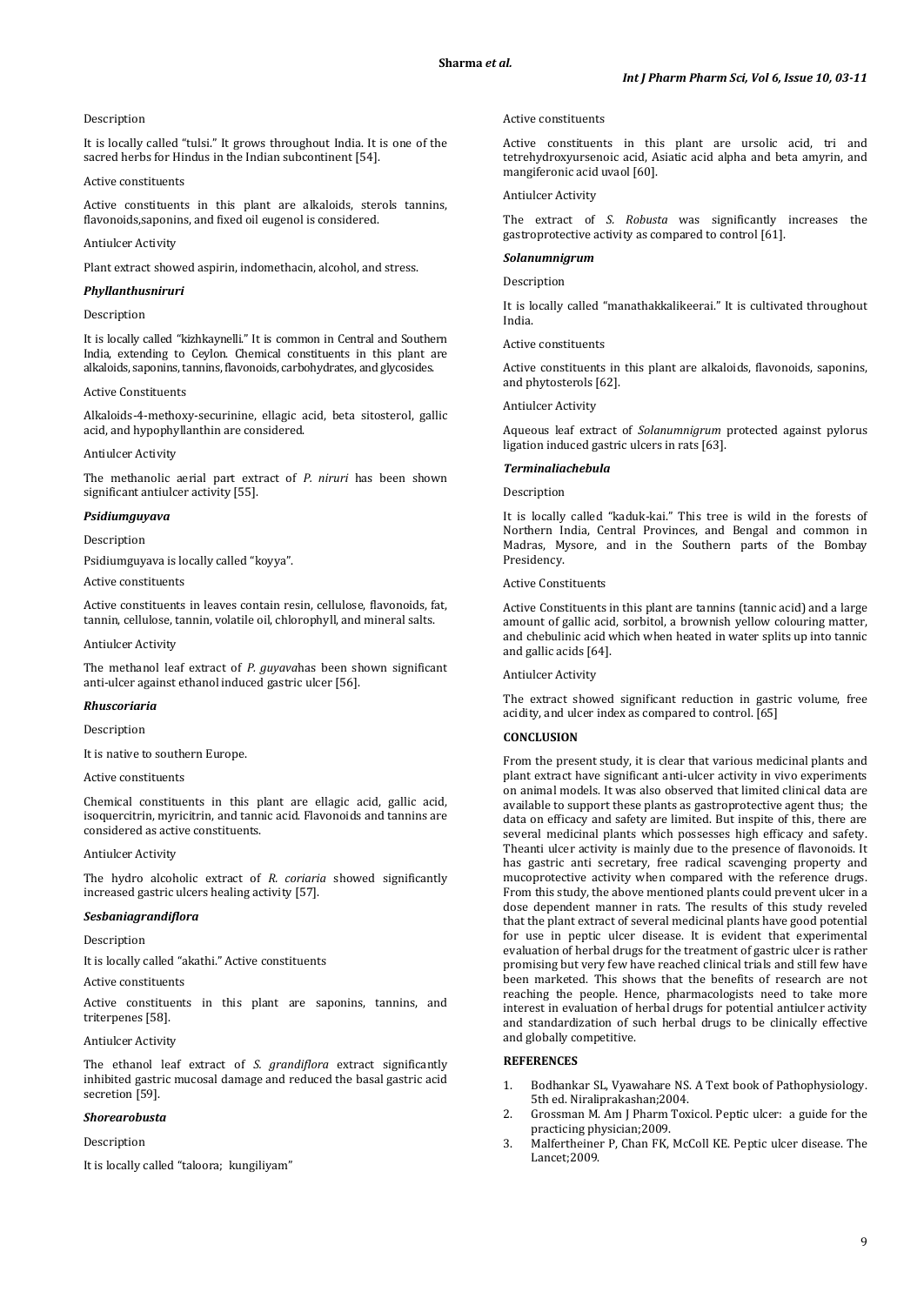- 4. Debjit B, Chiranjib C, Tripathi KK, Sampath Kumar KP. Recent trends of treatment and medication peptic ulcerative disorder. Int J Pharm Tech Res 2010;2(1):970–80.
- 5. Vyawahare NS, Deshmukh, Godkari MR, Kagathara VG. Plants with anti-ulcer activity. Pharmacogn Rev 2009;3:108–15.
- 6. Brooks FP. The pathophysiology of peptic ulcer disease. Digestive Diseases Sci 1985;30(11):15S–29S.
- 7. http://www.betttermedicine.com/article/peptic-ulcer-1/symptoms, October 2011.
- 8. Hemamalini K, Suvidha S, Bharbav A, Vasireddy V. Evaluation of antiulcer activity of methanolic extracts of Kigelia Africana, Sophorainterrupta and Holopteleaintegrifolia leaves in experimental rats. Int J Curr Pharm Res 2012;4(4):61-6.
- 9. Kumar R. A review on medicinal plants for peptic ulcer. Der Pharmacia Lettre 2011;3(3):414–20.
- 10. Patel G, Jain S. Antiulcer activity of Neriutnindicum in rats. Res J Pharmaco 2010;4(3):66–8.
- 11. Suerbaum S, Michetti P. Helicobacter pyloriinfection. N Engl J Med 2002;347:1175-86.
- 12. Thamotharan G, Shekar G, Ganesh T. Anti ulcerogenic effects of Lanatacamara Linn leaves on in vivo test models in rats. Asian J Pharm Clinical Res 2010;3(3):57-60.
- 13. Goodman, Gilman. The pharmacological basis of therapeutics. 9th ed. New York: Mc Graw-Hill: 1996.
- 14. Vinod N, Albina A, Gopalakrishna HN, Dorababu P. Evaluation of the anti-ulcer activity of NR-ANX-C (a polyherbal formulation) in aspirin & pyloric ligature induced gastric ulcers in albino rats. Indian J Med Res 2010;132:218-1223.
- 15. Al-Yahya MA, Rafatullah S, Mossa JS, Ageel AM. Gastric Anti-Secretory, Antiulcer and Cytoprotective Properties of Ethanolic Extract of Alpiniagalanga Willd in Rats. Phytotherapy Res 1990;4(3):112-4.
- 16. Rang HP. Pharmacology: Churchill Livingstone Elsevier; 2009.
- 17. Kokate CK, Purohit AP, Gokhale SB. Pharmacognosy. 13th ed. Pune: Nirali Prakashan Publisher; 2007.
- 18. Warrier PK, Nambiar VP, Raman KC. Indian medicinal plants: A compendium of 500 species. Hyderabad: Orient Longman Publisher; 1994.
- 19. Parmar NS, Parmar S. Anti-ulcer potential of flavonoids. Indian J Physiol Pharmacol 1998;42:343–51.
- 20. Marslin G, Vithalrao KP, Franklin G, Kalaichelavan V. Anti-Ulcer Activity of *Ficusarnottiana* Miq. (Moraceae) Leaf Methanolic Extract. Am J Pharmacol Toxico 2009;4(3):89-93.
- 21. Arulmozhi S, Papiya MM, L Sathiyanarayananand Prasad A. Thakurdesai, Analgesic, Anti-inflammatory and Antiulcerogenic Activities of Fractions from *Alstoniascholaris*. Pharmacologia 2012;3:132-7.
- 22. Bhatnagar M, Sisodia SS, Antisecretory and antiulcer activity of *Asparagus racemosus* against indomethacin plus phyloric ligation-induced gastric ulcer in rats. J Herb Pharmacother 2006;6(1):13-20.
- 23. Chattopadhyay I, Nandi B, Chatterjee R, Biswas K, Bandyopadhyay U, Banerjee RK. Mechanism of antiulcer effect of Neem (*Azadirachtaindica*) leaf extract: effect on H+-K+- ATPase, oxidative damage and apoptosis. Inflammo Pharma 2004;12(2):153-76.
- 24. Rajkapoor B, Jayakar B, Anandan R, Kavimani S. Anti-ulcer effect of *Bauhinia variegate* Linn in rats. J Nat Rem 2003;3(2):215-7.
- 25. Ramesh L, Ranirukmini RK. Antiulcerogenic study of different extracts of *Buteafrondosa* Roxb in albino mice. J Pharmacog 2010;1(1):6-9.
- 26. Kottaimuthu R. "Ethnobotany of the Valaiyans of Karandamalai, Dindigul District, Tamil Nadu, India," Ethnobotanical Leaflets 2009;12:195–203.
- 27. Dinesh KY, Singh N, Sharma R, Sahai M, Palit G, Mourya R. Antiulcer constituents of *Annonasquamosa* twigs. Fitoterpia 2011;82(4):666-75.
- 28. Saleem TSM, Kumar RP, Priyanka N, Madhuri M, Sravanti V, Sarala K. Anti-ulcerogenic effect of aqueous extract of *Annonasquamosa* (Linn). Int J Res Phytochem Pharmacol 2012;2(3):157–9.
- 29. Nadkarni's KM. Indian Materia Medica. Popular Prakashan, Mumbai, India 1976;1:680–2.
- 30. Nadkarni's KM, Indian Materia Medica, Popular Prakashan, Mumbai, India 1976;1:38-9.
- 31. Ilavarasan JR, Monideen S, Vijayalakshmi M. Antiulcer activity of *Aeglemarmelos*. Ancient Sci Life 2002;21(4):23–6.
- 32. Kumari T, Subitha M, Ayyanar M, Udayakumar M, Sekar T. Ethnomedicinal plants used by kanitribals in pechiparai forests of southern western ghats, tamilnadu, india. Int Res J Plant Sci 2011;2(12):349–54.
- 33. Nadkarni's KM, Indian Materia Medica*,* Popular Prakashan, Mumbai, India 1976;1:65-71.
- 34. Azamthulla M, Asad M, Prasad VS. Antiulcer activity of *Allium sativum* bulb juice in rats. Saudi Pharm J 2009;17(1):70–7.
- 35. Nadkarni's KM, Indian Materia Medica, Popular Prakashan, Mumbai, India 1976;1:76-7.
- 36. Borra SK, Lagisetty RK, Mallela GR. Anti-ulcer effect of Aloe vera in non-steroidal anti-inflammatory drug induced peptic ulcers in rats. African J Pharm Pharmacol 2011;5(16):1867–71.
- 37. Nadkarni's KM. Indian MateriaMedica, Popular Prakashan; 1976.
- 38. Kumar K, Kengaora M, Kumar S, Mythreyi R. Antiulcer activity of ethanol extract of the stem bark of *Careyaarborea*Roxb. Int Current Pharm J 2013;2(3):78-82.
- 39. Nadkarni's. KM. Indian Materia Medica, Popular Prakashan; 1976.
- 40. Divya B, Palanivel V, Kumar KLS. Study of antiulcer activity of *Ficusreligiosa* leaf extract on experimentally induced gastric ulcer in rats. Int J Pharm Chem Sci 2012;1(3):713-9.
- 41. Gregory M, Divya B, Mary RA, HipolithViji MM, Kalaichelvan VK, Palanivel V. Anti-ulcer activity of *Ficusreligiosa* leaf ethanolic extract Asian Pacific J Tropical Biomedicine 2013;3(7):554–6.
- 42. Srivastava S, Jiaswal J, Gautam H, Sharma S, Rao CHV. Antiulcer activity of methanolic extract of *Hibiscus Rosa Sinensis* leaves. Int J Pharm Pharm Sci 2013;5(3):829-30.
- 43. Srivastava S, Jaiswal J, Gautam H, Sharma S, Rao CV. Anti-ulcer activity of methanol extract of *Hibiscus rosasinensis* leaves. Int J Pharm Pharm Sci 2013;5(3):829–30.
- Umarani N, Ilango K, Valentina P, Sunitha PG, Anandarajagopal K. Antiulcer activity of various extracts of leaves of *Indigoferatinctoria*. Int J Chem Sci 2008;1:281-4.
- 45. Goli V, Macharla SP, Bhaskar KV, Gowrish SNL, Bhaskar J, Dhanlakshmi Ch. Antiulcer activity of leaf extract *Lawsoniainermis* in albino rats. Res J Pharm Technol 2011;4(9):1436-8.
- 46. Neelapu M, Muvvala S, Mrityunjaya BP, Lakshmi BVS. Antiulcer activity of HPTLC analysis of *Mangiferaindica* L. Leaves. Int J Pharm Phytopharm Res 2012;1(4):146-55.
- 47. Neelima N, Sudhakar M, Patil MB, Lakshmi BVS. Anti-ulcer activity and HPTLC analysis of *Mangiferaindica* leaves. Int J Pharm Phytopharm Res 2012;1(4):146–55.
- 48. Vinothapooshan G, Sundar K. Antiulcer activity of *Mimosa pudica* leaves against gastric ulcer in rats. Res J Pharm Biol Chem Sci 2010;1(4):606-14.
- 49. Vinothapooshan G, Sundar K. Anti-ulcer activity of *Mimosa pudica* leaves against gastric ulcer in rats, Res J Pharm Biol Chem Sci 2010;1(4):606–16.
- 50. Alam S, Asad M, Asdaq SM, Prasad VS. Antiulcer activity of methanolic extract of *Momordicacharantia* L in rats. J Ethanopharmacol 2009;123(3):464-9.
- 51. Rao NV, Venu K, Sowmya U, Reddy GJ, Anirudan K. Evaluation of antiulcer activity of *Momordicacharantia* in rats. Int J Pharm Biol Sci 2011;1(1):1–16.
- 52. Verma VK, Singh N, Saxena P, Singh R. Antiulcer and Antioxidant activity of *Moringaoleifera* (Lam) leaves against Aspirin and ethanol induced gastric ulcer in rats. Int J Pharm 2012;2(2):46-57.
- 53. Verma VK, Singh N, Saxena P, Singh R. Anti-ulcer and antioxidant activity of *Moringaoleifera* (Lam) leaves against aspirin and ethanol induced gastric ulcer in rats. Int Res J Pharm 2002;2:46–57.
- 54. Nadkarni's KM, Indian Materia Medica, Popular Prakashan; 1976.
- 55. Okoli CO, Ezike AC, Akah PA, Udegbunam SO, Okoye TC, Mbanu TP, Ugwu E. Studies on wound healing & antiulcer activities of